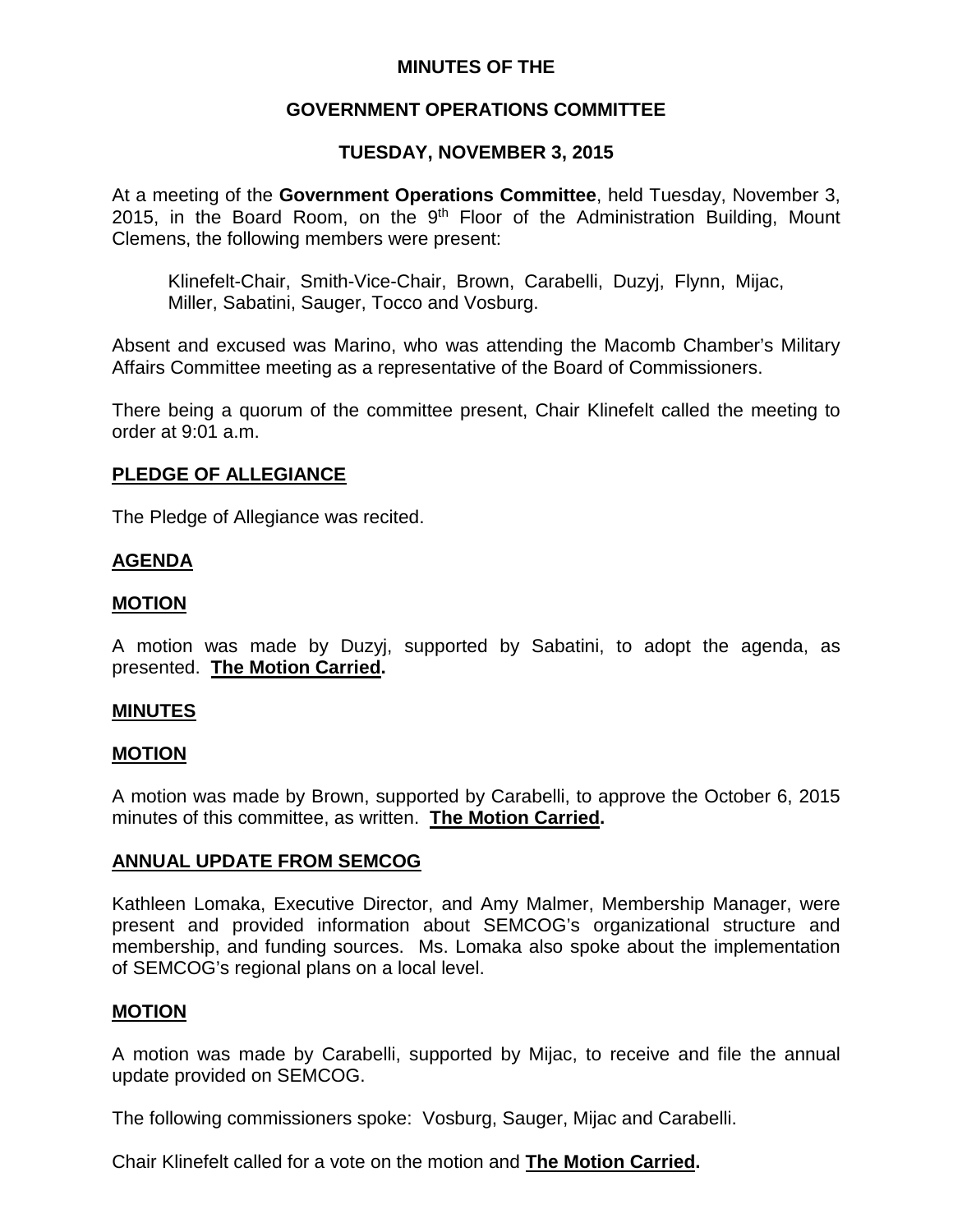## **PRESENTATION ON ELECTRONIC CAMPAIGN FINANCE REFORM (CFR)**

County Clerk Carmella Sabaugh and Chief Election Clerk Roger Cardamone provided an overview of the Campaign Finance eFiling Project. Included was information on upcoming election dates and Macomb County election accomplishments.

#### **MOTION**

A motion was made by Carabelli, supported by Mijac, to receive and file the presentation on Electronic Campaign Finance Reform.

The following commissioners spoke: Flynn, Tocco, Duzyj, Brown, Vosburg, Klinefelt and Sauger.

Chair Klinefelt called for a vote on the motion and **The Motion Carried.**

### **REVIEW VENDOR FEEDBACK RE: COMPENSATION STUDY FOR ELECTED OFFICIALS RFP**

#### **MOTION**

A motion was made by Tocco, supported by Miller, to receive and file the summary and recommendations provided on the RFP for the compensation study for elected officials.

The following commissioners spoke: Flynn, Klinefelt, Smith and Carabelli.

Chair Klinefelt called for a vote on the motion and **The Motion Carried.**

#### **ADOPT RESOLUTION SUPPORTING MICHIGAN SENATE BILL 524 AND HOUSE BILL 4909 TO STOP THE USE OF "DARK STORE THEORY" AND ELIMINATE UNFAIR TAX ADVANTAGES FOR "BIG BOX" RETAILERS (OFFERED BY KLINEFELT)**

### **COMMITTEE RECOMMENDATION – MOTION**

A motion was made by Miller, supported by Smith, to recommend that the Board of Commissioners adopt a resolution supporting Michigan Senate Bill 524 and House Bill 4909 to stop the use of "Dark Store Theory" and eliminate unfair tax advantages for "Big Box" Retailers. **THE MOTION CARRIED.**

### **EXECUTIVE SESSION TO DISCUSS PENDING LITIGATION**

### **MOTION**

A motion was made by Sabatini, supported by Miller, to enter into Executive Session for the purpose of discussing pending litigation.